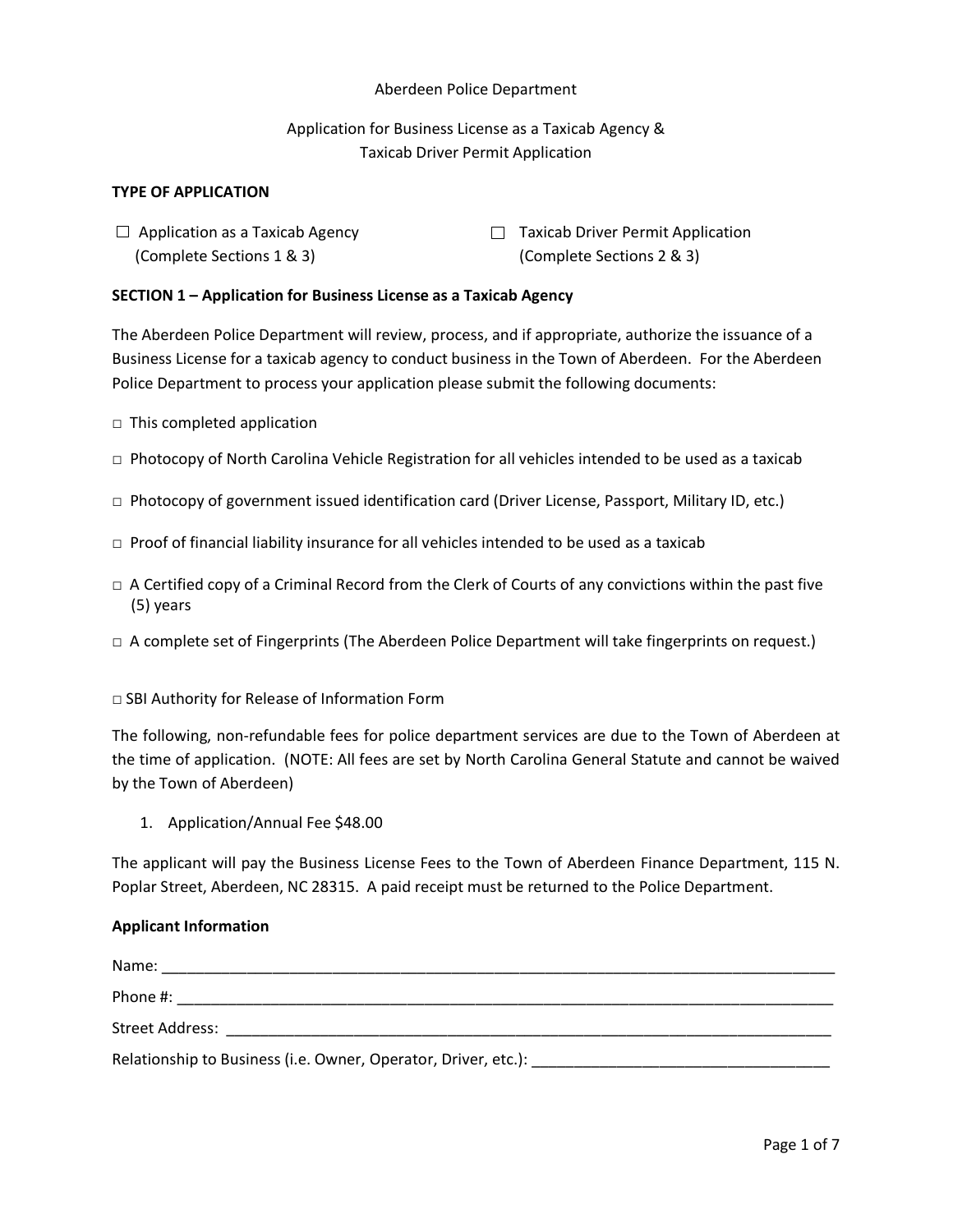## **Business Information**

| <b>Taxicab Information</b> |                               |         |                                                  |  |
|----------------------------|-------------------------------|---------|--------------------------------------------------|--|
|                            |                               |         |                                                  |  |
|                            | Type: □ Vehicle □ Horse-drawn | □ Other |                                                  |  |
| Taxicab #1                 |                               |         |                                                  |  |
|                            |                               |         |                                                  |  |
|                            |                               |         |                                                  |  |
|                            |                               |         | "For Hire" tags? $\blacksquare$ Yes $\square$ No |  |
|                            |                               |         |                                                  |  |
| Taxicab #2                 |                               |         |                                                  |  |
|                            |                               |         |                                                  |  |
|                            |                               |         |                                                  |  |
|                            |                               |         | "For Hire" tags? $\Box$ Yes $\Box$ No            |  |
|                            |                               |         |                                                  |  |
| Taxicab #3                 |                               |         |                                                  |  |
|                            |                               |         |                                                  |  |
|                            |                               |         |                                                  |  |
|                            |                               |         | "For Hire" tags? $\Box$ Yes $\Box$ No            |  |
|                            |                               |         |                                                  |  |
| <b>Liability Insurance</b> |                               |         |                                                  |  |
|                            |                               |         |                                                  |  |
|                            |                               |         |                                                  |  |
|                            |                               |         |                                                  |  |
|                            |                               |         |                                                  |  |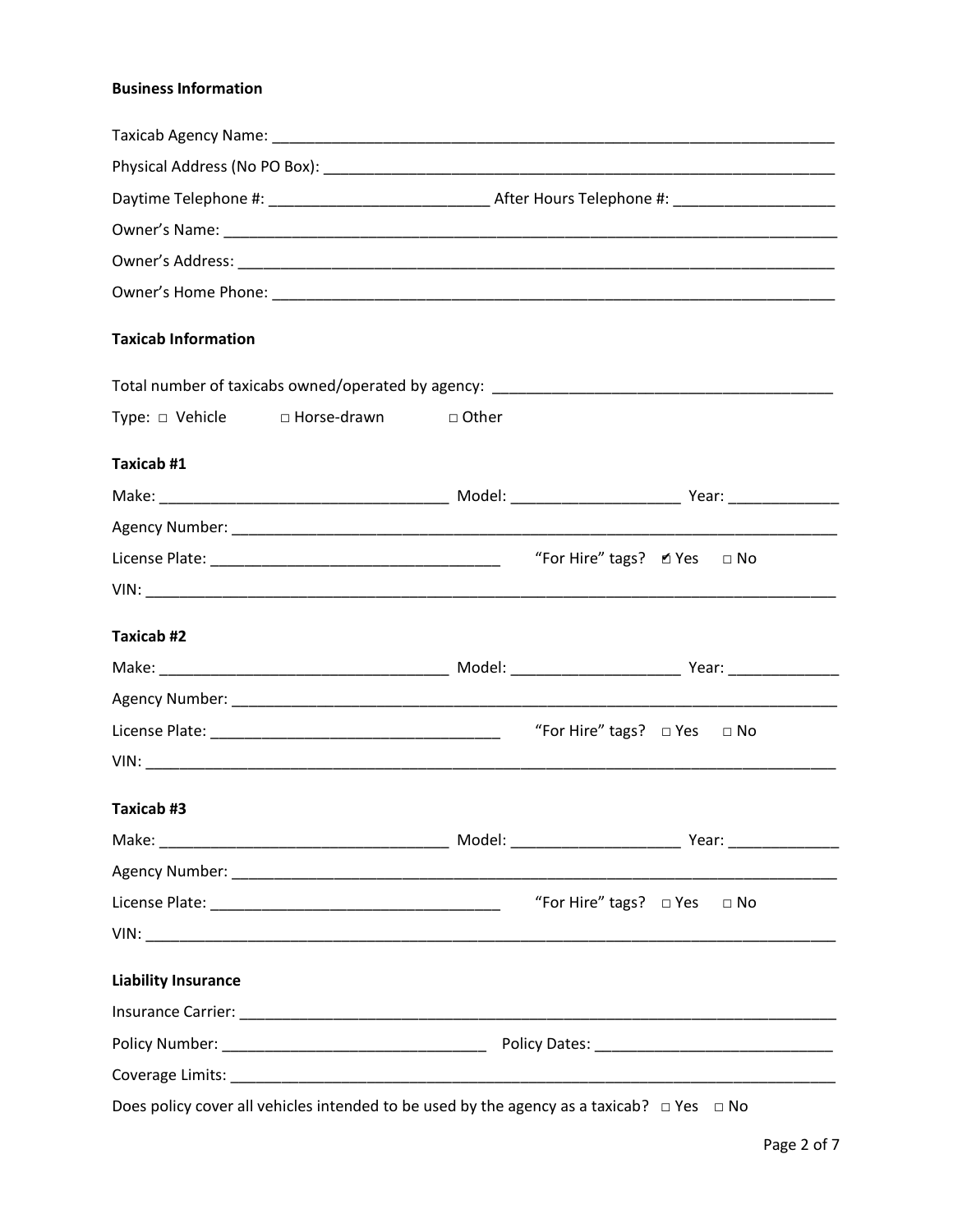#### **SECTION 2 – Taxicab Driver Permit**

The Aberdeen Police Department will review, process, and if appropriate, issue a Taxicab Driver Permit for a specific person to operate a taxicab in the Town of Aberdeen. For the Aberdeen Police Department to process your application, you must appear IN PERSON at the Aberdeen Police Department and have a photograph taken. Additionally, you must submit:

- □ This completed application
- □ Photocopy of valid North Carolina Driver License to operate a taxicab
- $\Box$  A Certified copy of a Criminal Record from the Clerk of Courts of any convictions within the past five (5) years
- □ A complete set of Fingerprints (The Aberdeen Police Department will take fingerprints on request.)
- □ SBI Authority for Release of Information Form

In addition to standard fees and charges, the following, non-refundable fees for police department services are due to the Town of Aberdeen prior to the issuance of a Business License. (NOTE: All fees are set by North Carolina General Statute and cannot be waived by the Town of Aberdeen)

1. Application/Annual Fee \$48.00

The applicant will pay the Business License Fees to the Town of Aberdeen Finance Department, 115 N. Poplar Street, Aberdeen, NC 28315. A paid receipt must be returned to the Police Department.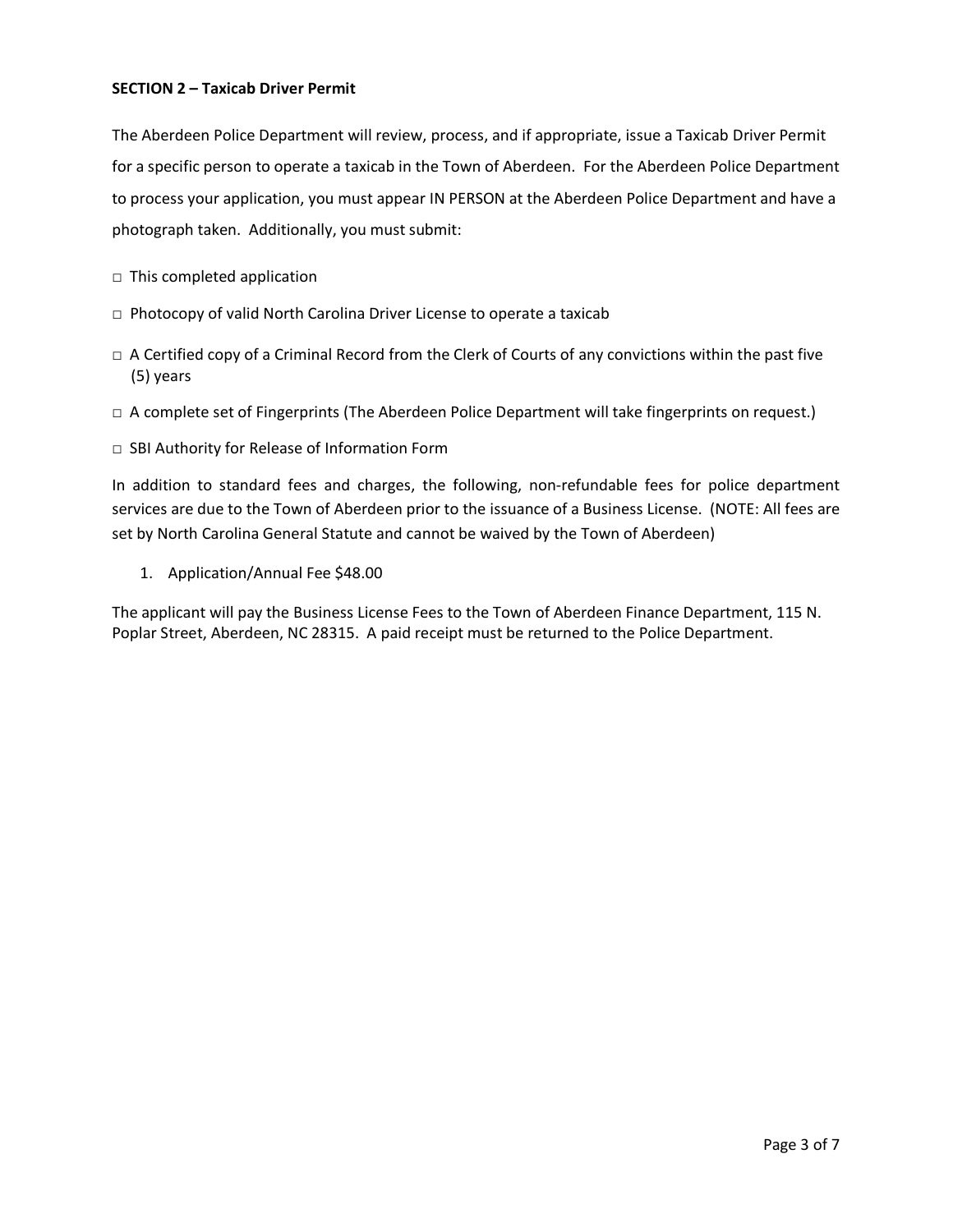# *(NOTE: If more than three (3) operators, add additional sheet)*

| Operator #1                                                                                                                   |           |           |
|-------------------------------------------------------------------------------------------------------------------------------|-----------|-----------|
|                                                                                                                               |           |           |
|                                                                                                                               |           |           |
| Date of Birth: ___________________________ OLN/State: _________________________Class: ________________________                |           |           |
|                                                                                                                               |           |           |
|                                                                                                                               |           |           |
|                                                                                                                               |           |           |
|                                                                                                                               |           |           |
|                                                                                                                               |           |           |
|                                                                                                                               |           |           |
| Have you, in this or any other state:                                                                                         |           |           |
| Committed DWI (over .08% BAC) within the last 5 years? $\Box$ Yes                                                             | $\Box$ No |           |
| Committed a felony within the last 5 years? $\Box$ Yes $\Box$ No                                                              |           |           |
| Committed an offense involving prostitution within the last 5 years? $\Box$ Yes                                               |           | $\Box$ No |
| Been convicted of more than 2 moving motor vehicle violations in the last 12 months? $\Box$ Yes $\Box$ No                     |           |           |
| Are there any adverse driver's history or infirmity that may pose a liability as a taxicab driver? $\square$ Yes $\square$ No |           |           |
|                                                                                                                               |           |           |

\_\_\_\_\_\_\_\_\_\_\_\_\_\_\_\_\_\_\_\_\_\_\_\_\_\_\_\_\_\_\_\_\_\_\_\_\_\_\_\_\_\_\_\_\_\_\_\_\_\_\_\_\_\_\_\_\_\_\_\_\_\_\_\_\_\_\_\_\_\_\_\_\_\_\_\_\_\_\_\_\_\_\_\_\_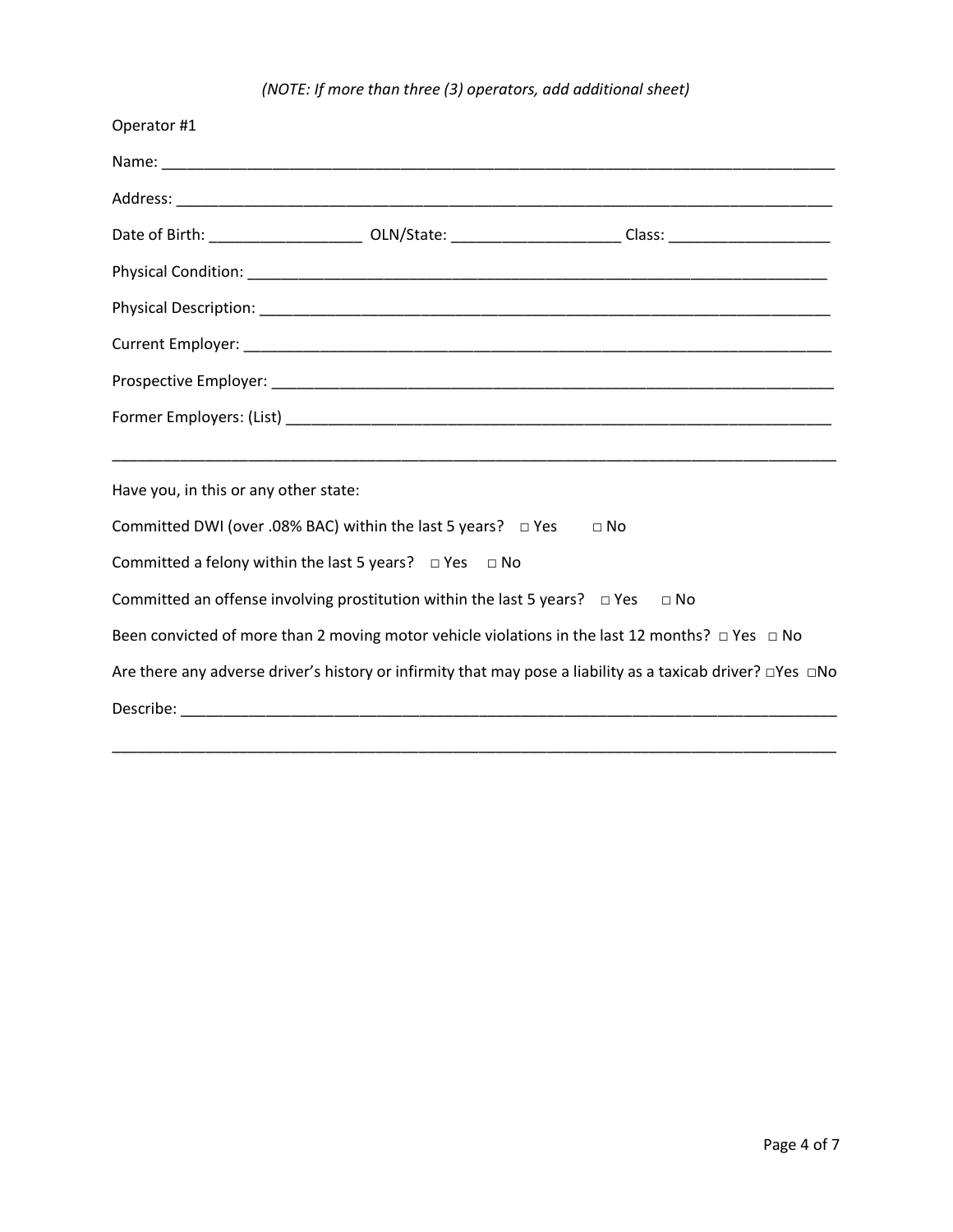| Operator #2                                                                               |                                                                                                                         |
|-------------------------------------------------------------------------------------------|-------------------------------------------------------------------------------------------------------------------------|
|                                                                                           |                                                                                                                         |
|                                                                                           |                                                                                                                         |
|                                                                                           | Date of Birth: ___________________________ OLN/State: _________________________Class: ________________________          |
|                                                                                           |                                                                                                                         |
|                                                                                           |                                                                                                                         |
|                                                                                           |                                                                                                                         |
|                                                                                           |                                                                                                                         |
|                                                                                           |                                                                                                                         |
| Have you, in this or any other state:                                                     |                                                                                                                         |
| Committed DWI (over .08% BAC) within the last 5 years? $\Box$ Yes                         | $\Box$ No                                                                                                               |
| Committed a felony within the last 5 years? $\Box$ Yes $\Box$ No                          |                                                                                                                         |
| Committed an offense involving prostitution within the last 5 years? $\Box$ Yes $\Box$ No |                                                                                                                         |
|                                                                                           | Been convicted of more than 2 moving motor vehicle violations in the last 12 months? $\Box$ Yes $\Box$ No               |
|                                                                                           | Are there any adverse driver's history or infirmity that may pose a liability as a taxicab driver? $\Box$ Yes $\Box$ No |
|                                                                                           |                                                                                                                         |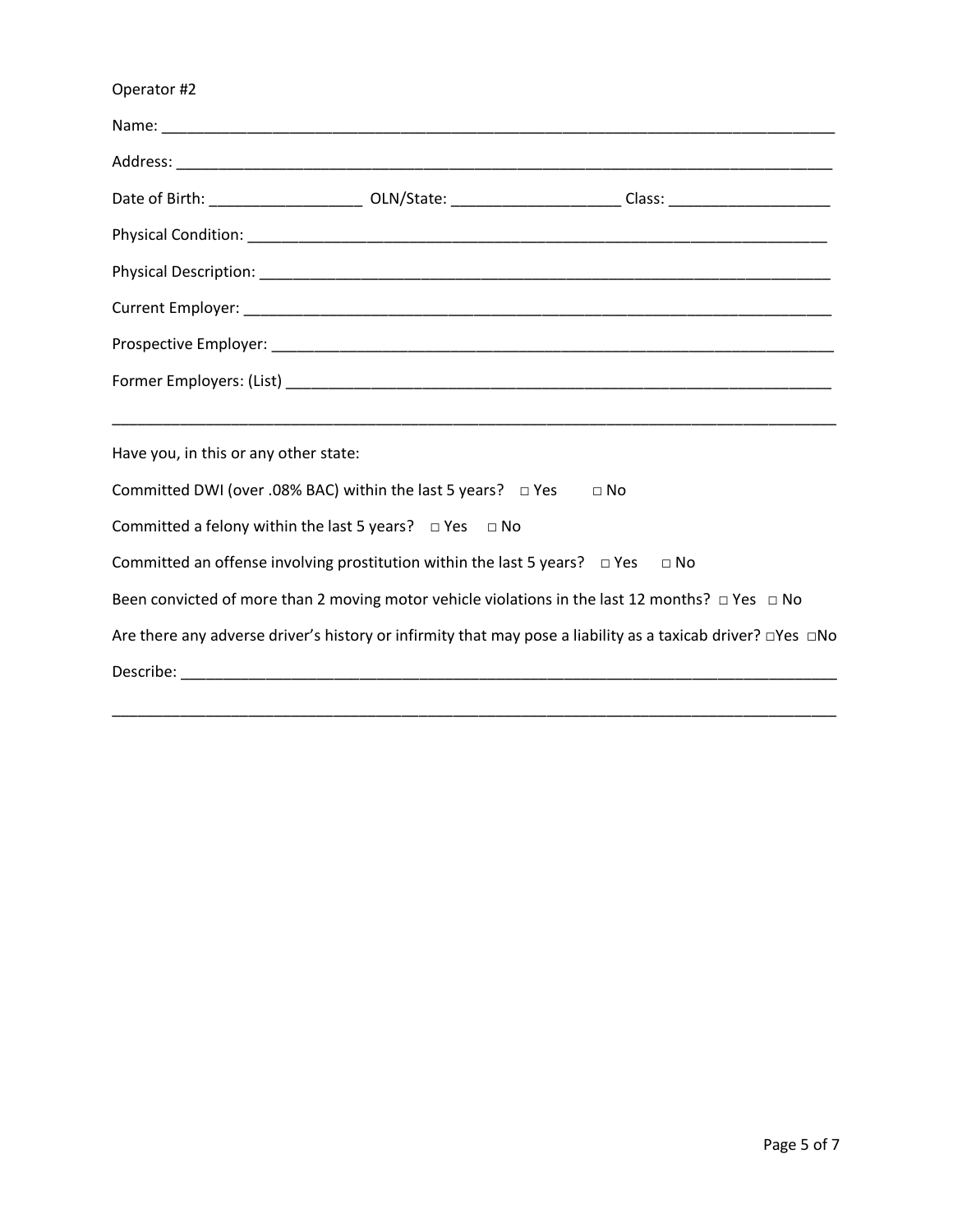| Operator #3                                                                                                             |           |
|-------------------------------------------------------------------------------------------------------------------------|-----------|
|                                                                                                                         |           |
|                                                                                                                         |           |
| Date of Birth: ___________________________ OLN/State: _________________________Class: ________________________          |           |
|                                                                                                                         |           |
|                                                                                                                         |           |
|                                                                                                                         |           |
|                                                                                                                         |           |
|                                                                                                                         |           |
| Have you, in this or any other state:                                                                                   |           |
| Committed DWI (over .08% BAC) within the last 5 years? $\Box$ Yes                                                       | $\Box$ No |
| Committed a felony within the last 5 years? $\Box$ Yes $\Box$ No                                                        |           |
| Committed an offense involving prostitution within the last 5 years? $\Box$ Yes $\Box$ No                               |           |
| Been convicted of more than 2 moving motor vehicle violations in the last 12 months? $\Box$ Yes $\Box$ No               |           |
| Are there any adverse driver's history or infirmity that may pose a liability as a taxicab driver? $\Box$ Yes $\Box$ No |           |
|                                                                                                                         |           |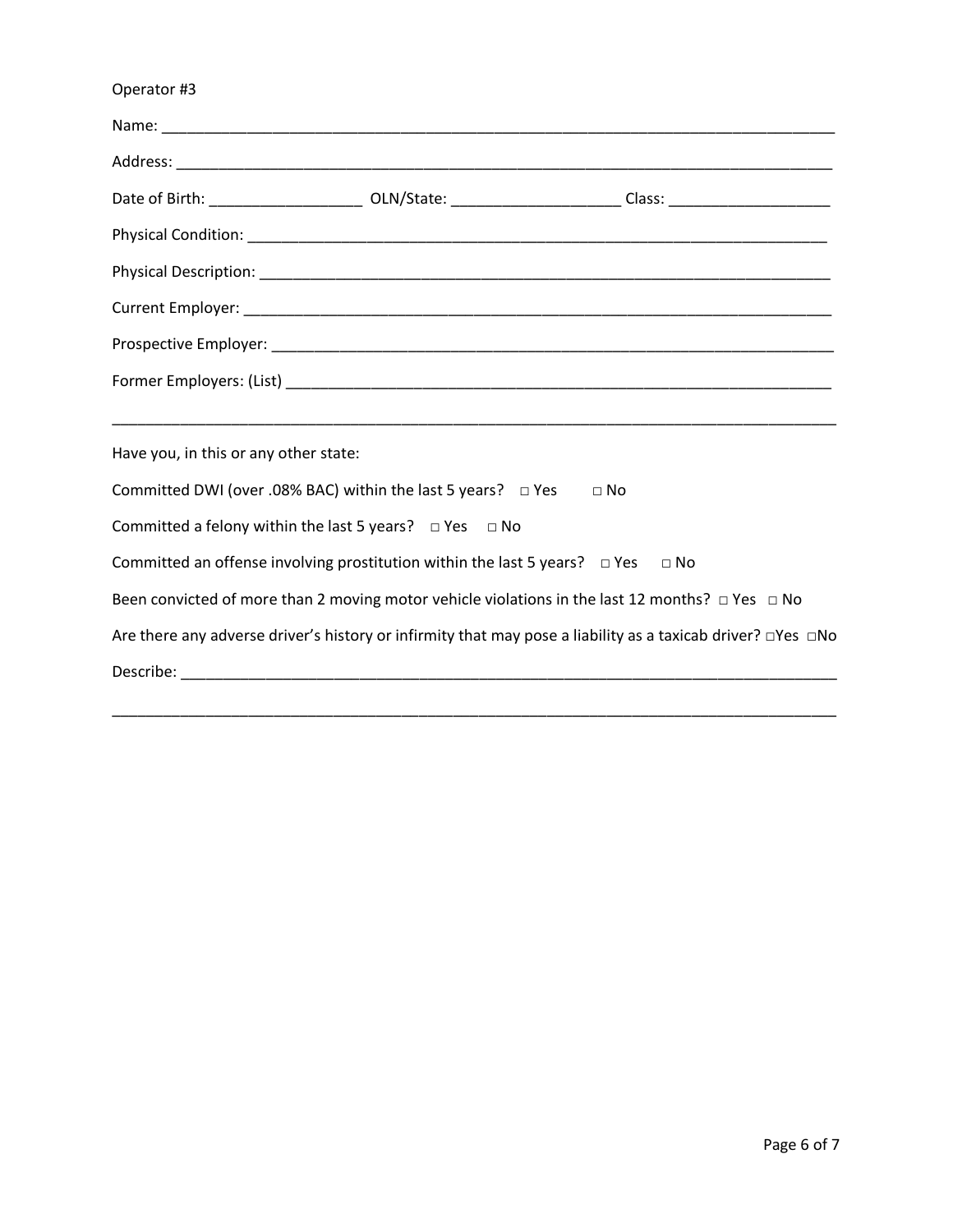#### **SECTION 3 – Release & Certification**

#### **Certification**

As the applicant for a Permit under Chapter 116.01 thru 116.07 of the Code of Ordinances of the Town of Aberdeen, by signing this application, I hereby certify that I am aware of the Code of Ordinances and agree to abide by all provisions state therein, including an initial and annual inspection to be conducted of my business, vehicles and all other aspects as required by Chapter 116. I agree to update the Aberdeen Police Department within 48 hours if any information in this application changes.

#### **Release**

I am submitting the application as defined above. I agree to allow a background investigation, including a criminal history check, to be made for purposes of processing my application and I certify that the information contained herein and in the application and supporting documents (if any) is true and accurate to the best of my knowledge.

| <b>Printed Name</b>                                                                          | Signature             |
|----------------------------------------------------------------------------------------------|-----------------------|
| <b>Agency Name</b>                                                                           | <b>Agency Address</b> |
| <u> 1990 - Johann John Stone, mars et al. (1991)</u><br>Witness (Aberdeen Police Department) | Date of Release       |
| FOR DEPARTMENT USE ONLY                                                                      |                       |
|                                                                                              |                       |
| (NOTE: All applications are to be forwarded to the Office of the Chief of Police)            |                       |
|                                                                                              |                       |
|                                                                                              |                       |
|                                                                                              |                       |
|                                                                                              |                       |
|                                                                                              |                       |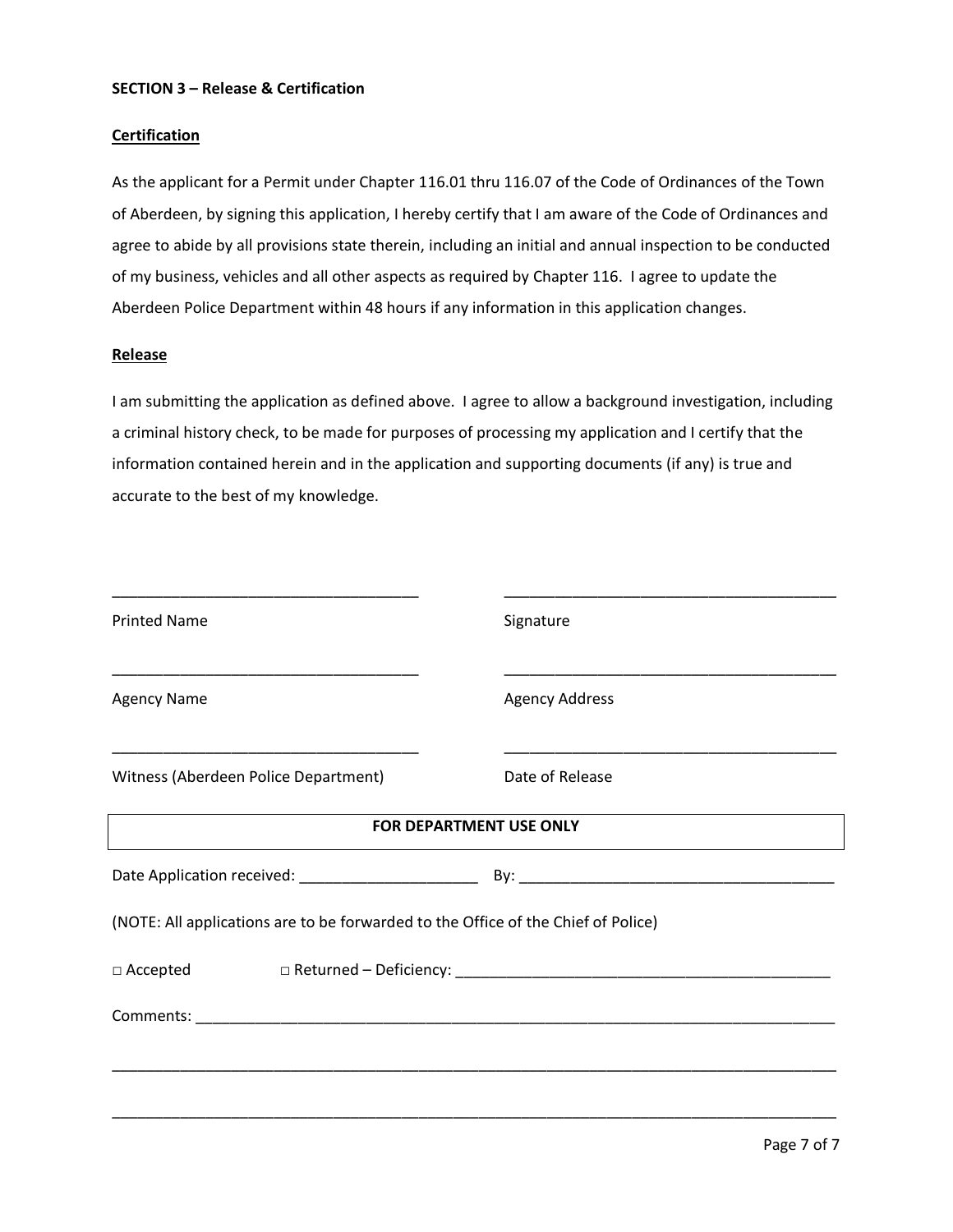

# ABERDEEN POLICE DEPARTMENT TOWN OF ABERDEEN

804 North Sandhills Boulevard Aberdeen, North Carolina 28315 Phone: 910-944-9721 Fax: 910-944-1545



# **Taxi Cab Certification**

| <b>Company Information</b>                        |       |       |                                     |               |                          |        |  |
|---------------------------------------------------|-------|-------|-------------------------------------|---------------|--------------------------|--------|--|
| Company Name:                                     |       |       |                                     |               |                          |        |  |
| Address:                                          |       |       |                                     | Phone Number: |                          |        |  |
|                                                   |       |       | <b>Owner Operator's Information</b> |               |                          |        |  |
| Owner Operator's Name:                            |       |       |                                     |               | <b>Phone Number:</b>     |        |  |
| Address:                                          |       |       |                                     |               | Driver's License Number: |        |  |
|                                                   |       |       | <b>Taxi Drivers' Information</b>    |               |                          |        |  |
| Name                                              |       |       | <b>Address</b>                      |               | Driver's License Number  |        |  |
| 1.                                                |       |       |                                     |               |                          |        |  |
| 2.                                                |       |       |                                     |               |                          |        |  |
| 3.                                                |       |       |                                     |               |                          |        |  |
| 4.                                                |       |       |                                     |               |                          |        |  |
| 5.                                                |       |       |                                     |               |                          |        |  |
| 6.                                                |       |       |                                     |               |                          |        |  |
|                                                   |       |       | <b>Vehicle Information</b>          |               |                          |        |  |
| 1. Vehicle #:                                     | Year: | Make: | Model:                              |               | Color:                   |        |  |
| VIN:                                              |       |       | License Plate Number:               |               |                          | State: |  |
| 2. Vehicle #:                                     | Year: | Make: | Model:                              |               | Color:                   |        |  |
| VIN:                                              |       |       | License Plate Number:               |               |                          | State: |  |
| 3. Vehicle #:                                     | Year: | Make: | Model:                              |               | Color:                   |        |  |
| VIN:                                              |       |       | License Plate Number:               |               |                          | State: |  |
| 4. Vehicle #:                                     | Year: | Make: | Model:                              |               | Color:                   |        |  |
| VIN:                                              |       |       | License Plate Number:               |               |                          | State: |  |
| 5. Vehicle#:                                      | Year: | Make: | Model:                              |               | Color:                   |        |  |
| VIN:                                              |       |       | License Plate Number:               |               |                          | State: |  |
| <b>Insurance Information</b>                      |       |       |                                     |               |                          |        |  |
| Policy Number:<br>Insurance Company Name:         |       |       |                                     |               |                          |        |  |
| <b>Effective Date:</b><br><b>Expiration Date:</b> |       |       |                                     |               |                          |        |  |
| <b>Signature Is Required</b>                      |       |       |                                     |               |                          |        |  |
| Applicant's Signature:                            |       |       |                                     |               | Date:                    |        |  |

| <b>For Official Use Only</b> |            |        |       |  |
|------------------------------|------------|--------|-------|--|
| Privilege License:           | l Approved | Denied |       |  |
| Reason for denial:           |            |        |       |  |
|                              |            |        |       |  |
| Signature:                   |            |        | Date: |  |